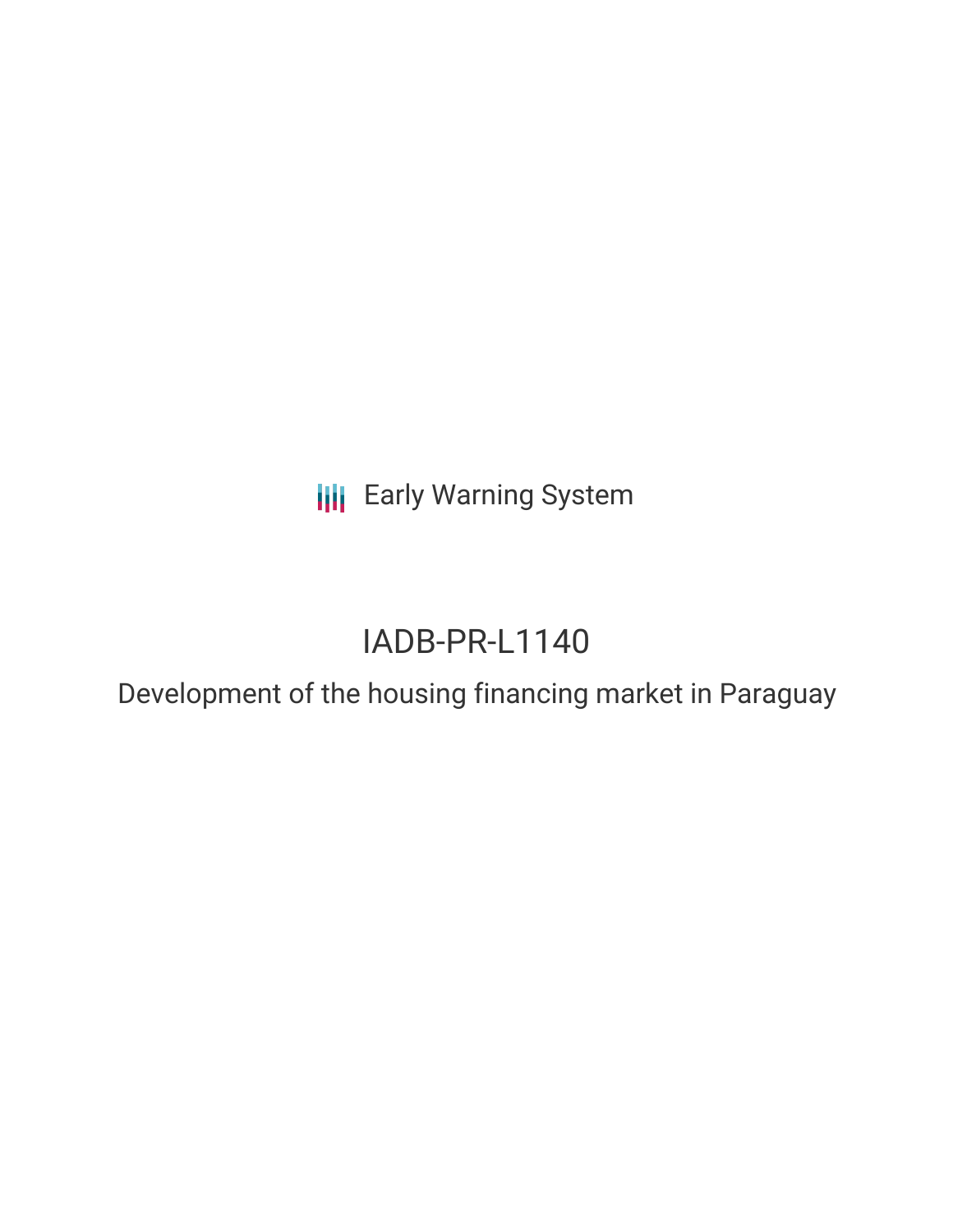

#### **Quick Facts**

| <b>Countries</b>               | Paraguay                               |
|--------------------------------|----------------------------------------|
| <b>Financial Institutions</b>  | Inter-American Development Bank (IADB) |
| <b>Status</b>                  | Approved                               |
| <b>Bank Risk Rating</b>        | B                                      |
| <b>Voting Date</b>             | 2016-12-07                             |
| <b>Borrower</b>                | Government of Paraguay                 |
| <b>Sectors</b>                 | Construction, Finance                  |
| <b>Investment Type(s)</b>      | Loan                                   |
| <b>Investment Amount (USD)</b> | $$30.00$ million                       |
| <b>Project Cost (USD)</b>      | \$30.00 million                        |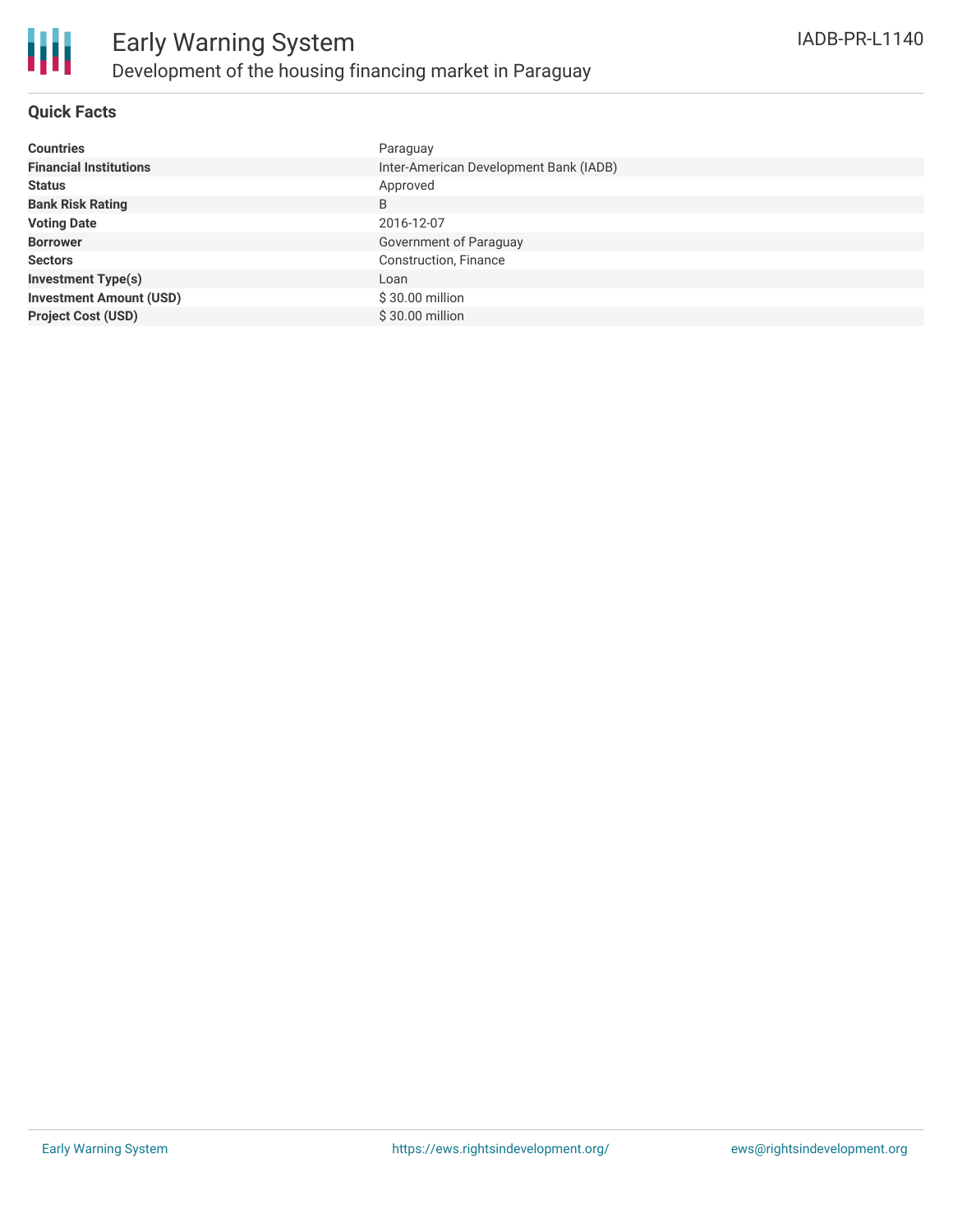

#### **Project Description**

The general objective of the project is to contribute to the reduction of the housing debt in Paraguay through the funding of financial intermediaries to facilitate the financing of construction and access to housing.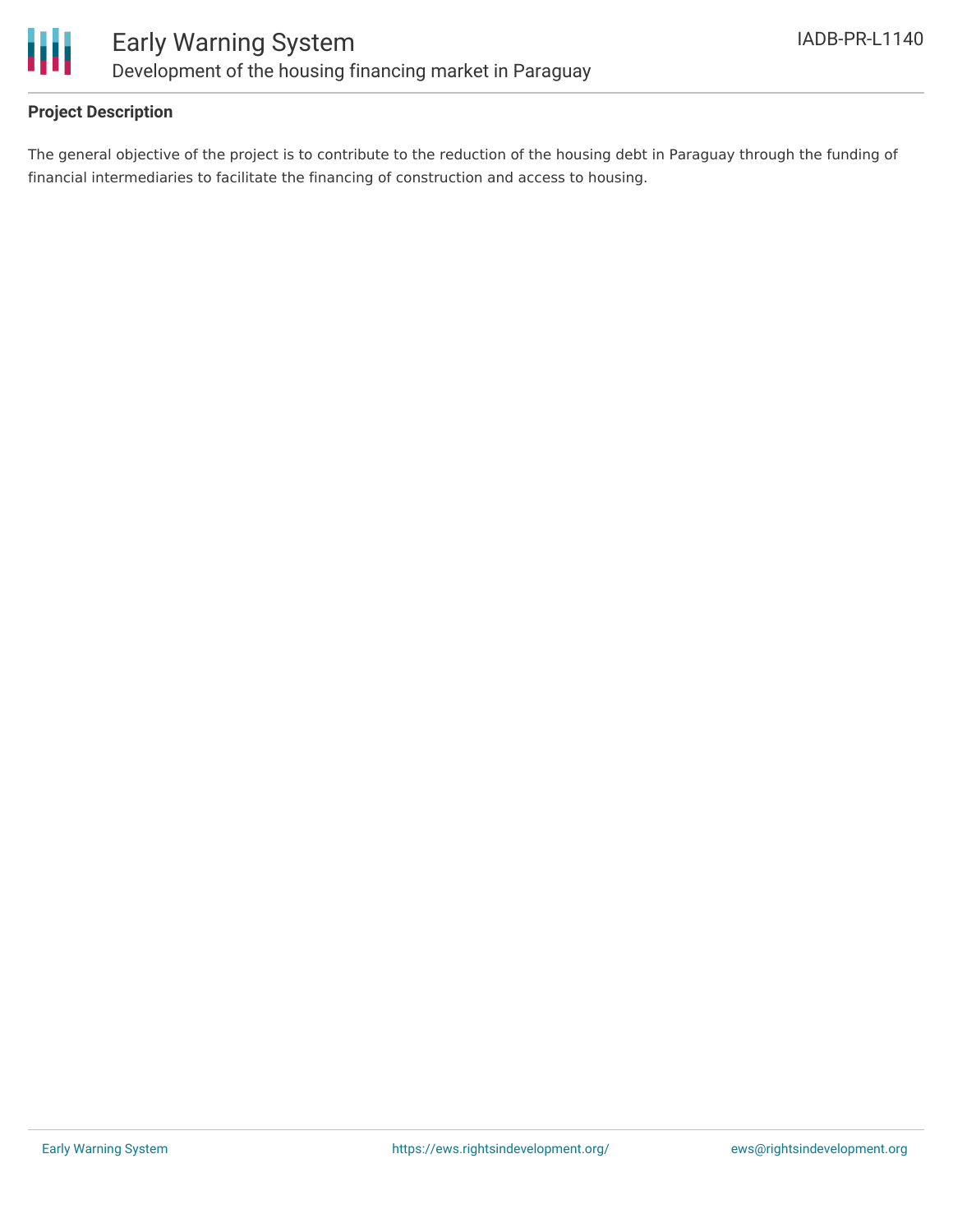

### Early Warning System Development of the housing financing market in Paraguay

#### **Investment Description**

• Inter-American Development Bank (IADB)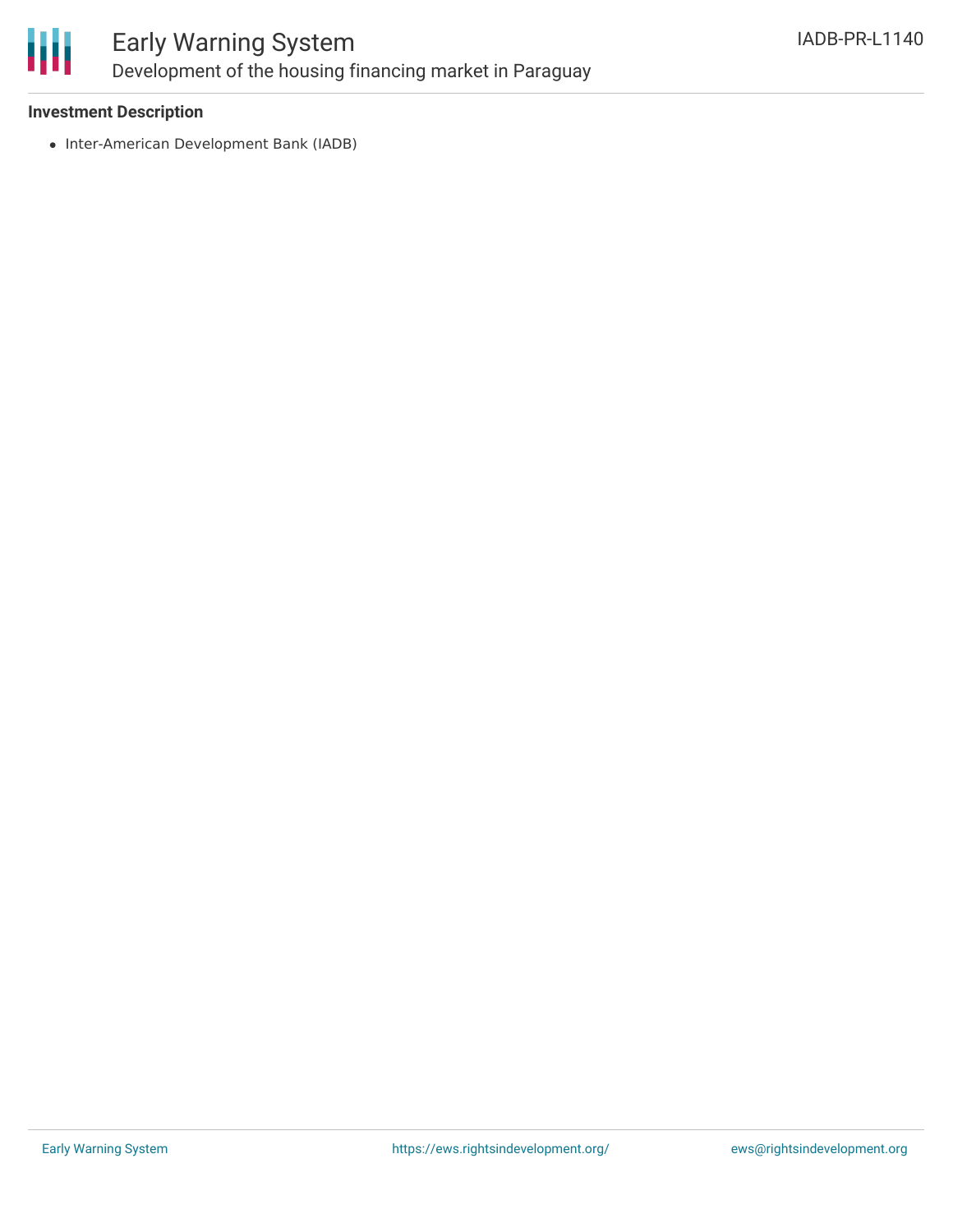

#### **Contact Information**

ACCOUNTABILITY MECHANISM OF IADB

The Independent Consultation and Investigation Mechanism (MICI) is the independent complaint mechanism and fact-finding body for people who have been or are likely to be adversely affected by an Inter-American Development Bank (IDB) or Inter-American Investment Corporation (IIC)-funded project. If you submit a complaint to MICI, they may assist you in addressing the problems you raised through a dispute-resolution process with those implementing the project and/or through an investigation to assess whether the IDB or IIC is following its own policies for preventing or mitigating harm to people or the environment. You can submit a complaint by sending an email to MICI@iadb.org. You can learn more about the MICI and how to file a complaint at http://www.iadb.org/en/mici/mici,1752.html (in English) or http://www.iadb.org/es/mici/mici,1752.html (Spanish).